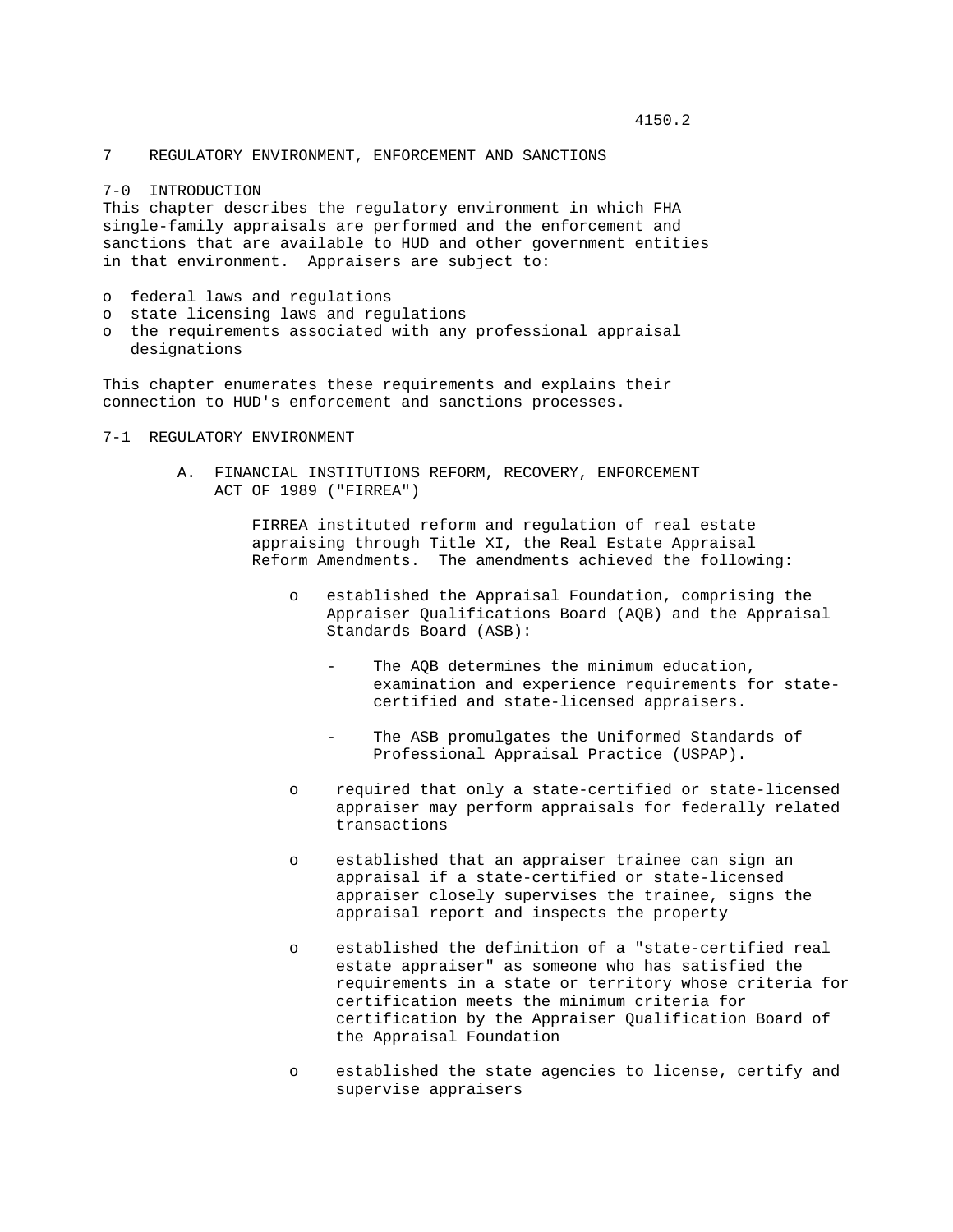All appraisers performing services for FHA-insured mortgages must comply with USPAP in developing and reporting appraisals. Key aspects of USPAP include:

Standard Citation

Ethics Rule Conduct management, confidentiality and recordkeeping

> Competency Rule Full responsibility of appraiser to have the knowledge and experience to complete the assignment competently or disclose any discrepancy before acceptance and take all necessary steps to correct

 Departure Rule 1 Permits limited departures from acceptable portions of USPAP reducing the reliability of the valuation

> Jurisdictional Exception Individual portions of USPAP can be superseded by law or public policy

> > Standard 1 In developing a real estate property appraisal, an appraiser must be aware of, understand and correctly employ the recognized methods and techniques that are necessary to produce a credible appraisal

 Standard 2 In reporting the results of a real estate property appraisal, an appraiser must communicate each analysis, opinion and conclusion in a manner that is not misleading

 In compliance with USPAP, unacceptable practices include:  $(7-1)$ 

 o estimating a specified (predetermined) value determined by the lender

- o fee splitting between lenders and appraisers
- o other practices that do not comply with HUD's standards

 Also, USPAP contains statements on appraisal standards that have the full weight of USPAP. These statements were issued to clarify the existing standards. The ASB has also issued advisory opinions that currently do not establish new standards but offer advice on complex technical issues.

 B. FEDERAL FINANCIAL INSTITUTION REGULATORY AGENCIES The Federal Financial Institution Regulatory Agencies issued a final rule on appraisals in June 1994. In general, the threshold for requiring state-certified appraisers to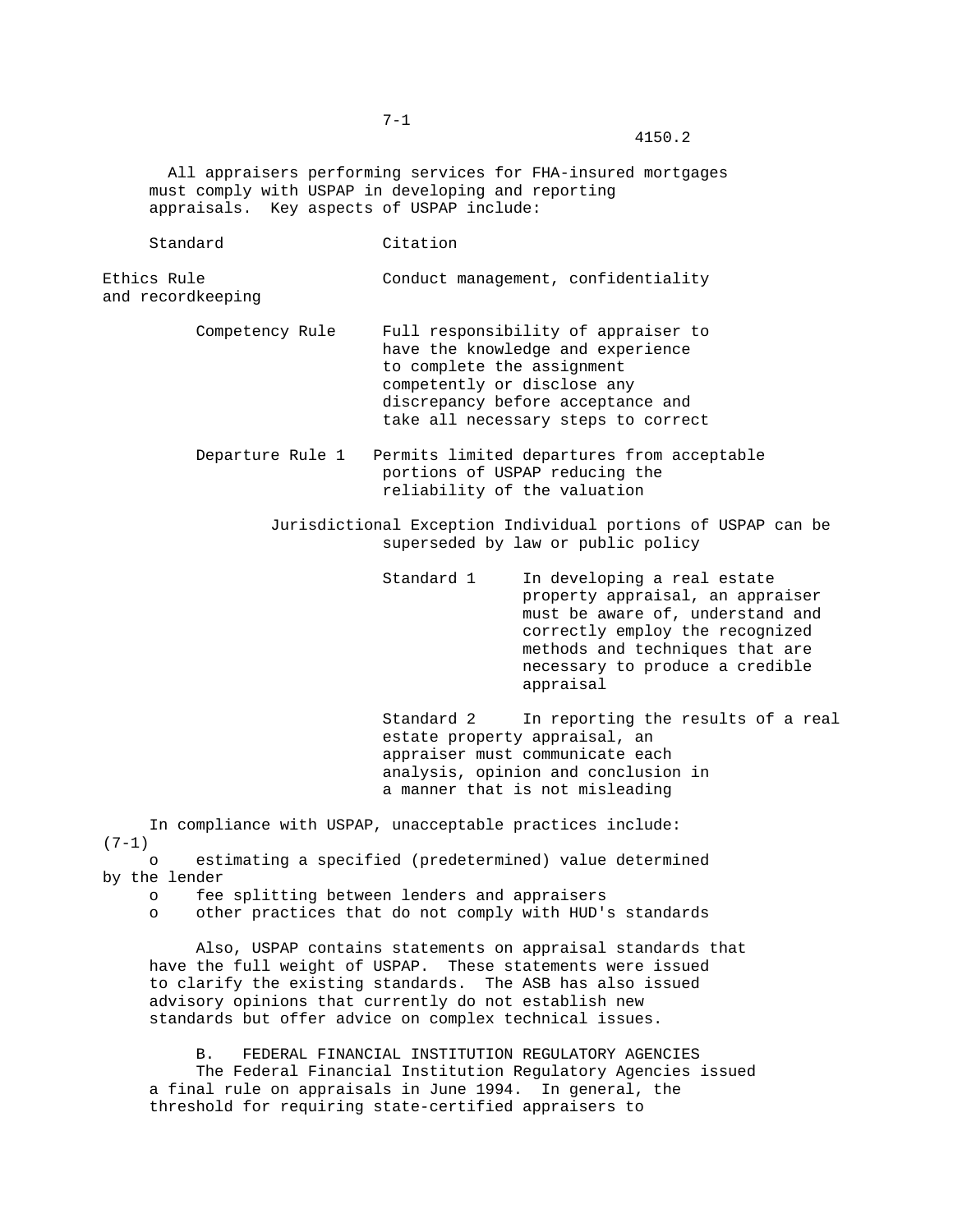perform appraisals on federally related transactions was raised to Two Hundred Fifty Thousand Dollars (\$250,000).

1/ FHA does not permit departure from USPAP.

7-2

4150.2, CHG-1

 D. FALSE, FICTITIOUS OR FRAUDULENT CLAIMS ON HUD (18 U.S.C. 1010, CRIMINAL PENALTIES AND FINES 1012)-

 $(7-1)$  These statutes prescribe criminal penalties for any person who knowingly files a false claim on or against HUD.

E. FEDERAL FALSE CLAIMS ACT (31 U.S.C. 3\_729) - CIVIL FRAUD

 The Federal False Claims Act defines the civil monetary damages imposed on any person who knowingly presents or files a false claim that was paid or approved by the United States Government.

 F. 24 CFR PART 28 - PROGRAM FRAUD CIVIL REMEDIES ACT (PFCRA)

 These regulations define the administrative procedures for imposing civil penalties and assessments by HUD officials against any person who makes or submits false claims or false statements to Federal authorities or to their agents.

G. 24 CFR PART 30 - CIVIL MONEY PENALTIES

 These regulations define the money penalties that HUD may levy for submission of a false certification by another person - for example, an appraiser who makes a false certification at the bottom of the USPAP appraisal form about the truth/ correctness of the appraisal data.

H. 24 CFR PART 24 -

ADMINISTRATIVE SANCTIONS

 These regulations define the administrative sanctions available to HUD officials for any person determined to have violated HUD regulations and policies.

I. STATE LAWS AND PROFESSIONAL ORGANIZATIONS

The appraiser must adhere

to all state and local laws

 relating to appraisal, licensing and certification requirements. Also, as a voluntary member of an appraiser's professional organization, the FHA appraiser should adhere to that organization's guidelines on appraiser conduct. However, HUD has no enforcement powers in private organizations.

 1. State Certifications Appraisers on the FHA Register must be licensed, certified-residential or certified-general appraisers. To perform appraisals for FHA, appraisers must maintain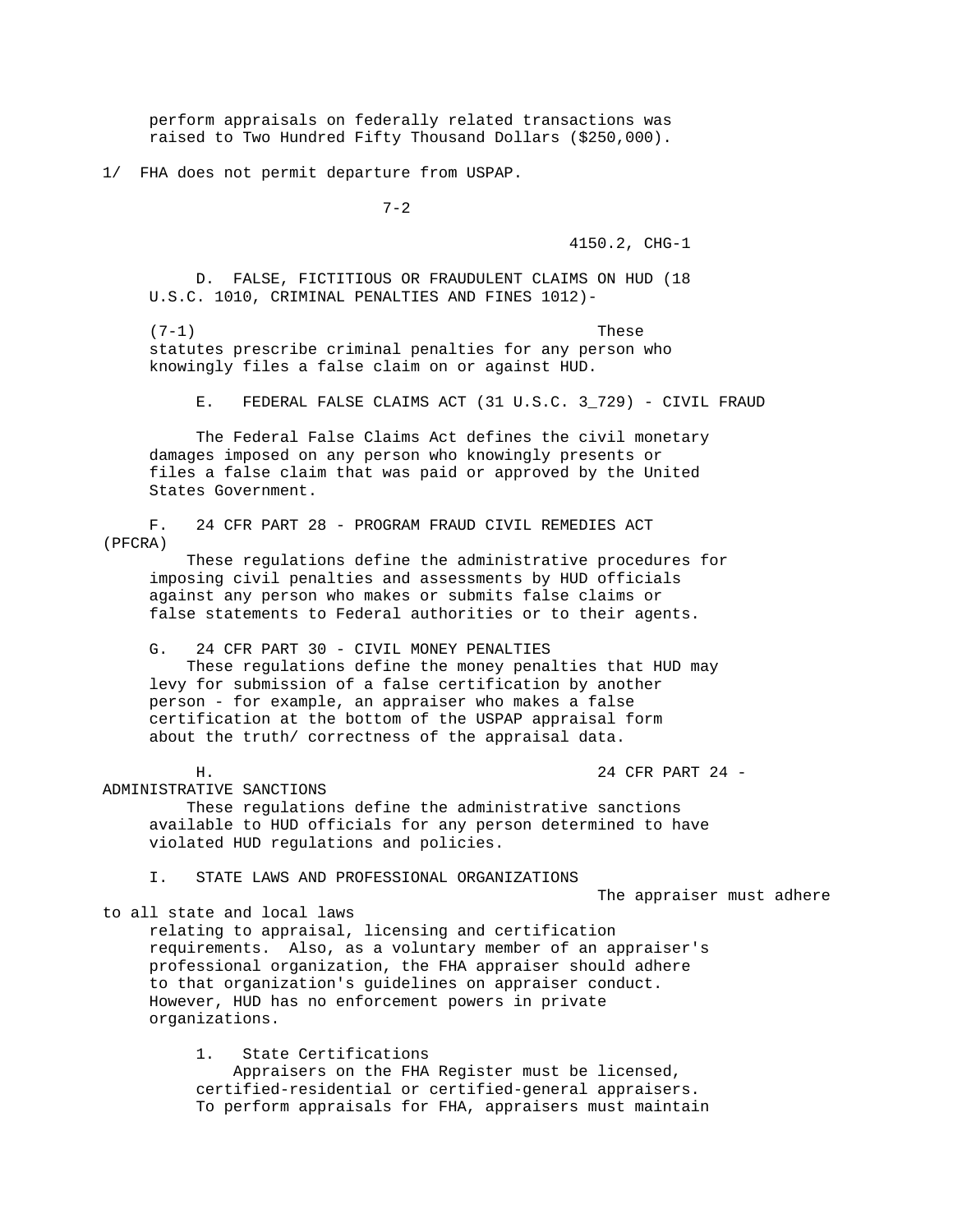and be able to prove that they are so certified. While some states do not require an appraiser to be certified, they provide a licensing program so appraisers can meet federal guidelines.

 Appraisers must comply with the practices of their state unless the requirements of the state contradict those of the federal government; federal requirements preempt any and all state requirements.

 The appraiser must report to HUD any action or pending action that relates to appraisal reports prepared by the appraiser two years subsequent to the date on which the action was initiated. After disposition of any disciplinary action or adjudication of the action, the appraiser must provide HUD with the documentation and official findings within 14 days.

 $7-3$  6/99 4150.2, CHG-

> 2. Professional Organizations The appraiser may be a member or hold designations in professional organizations. Such involvement is encouraged, but not required. If the appraiser is a member, candidate or associate of any organization, the appraiser must report any adjudicated actions resulting in the suspension of the appraiser to HUD within 14 days of such action. On disposition of the-action or adjudication of the action, the appraiser must provide HUD with documentation and official findings. HUD reserves the right to suspend any appraiser found guilty of professional misconduct as adjudicated by the professional organization.

7-2 ENFORCEMENT

1

FHA intends to hold appraisers accountable for valuations that are inconsistent with USPAP or this Handbook. The Valuation Conditions Form must accurately reflect any site, structural or mechanical deficiencies. FHA recognizes that most appraisals are properly valued and do not indicate improper action. Accordingly, HUD emphasizes quality assurance, but will take enforcement action when necessary.

A. STATE CERTIFICATION BOARDS

HUD will enforce actions

against appraisers through existing

 state certification and licensing boards. HUD is required by law to refer appraisers to these boards if HUD considers the actions to be of such magnitude or frequency as to warrant such referral.

B. PROFESSIONAL ORGANIZATIONS

HUD will cooperate with and

refer cases to the enforcement arms of all applicable professional organizations.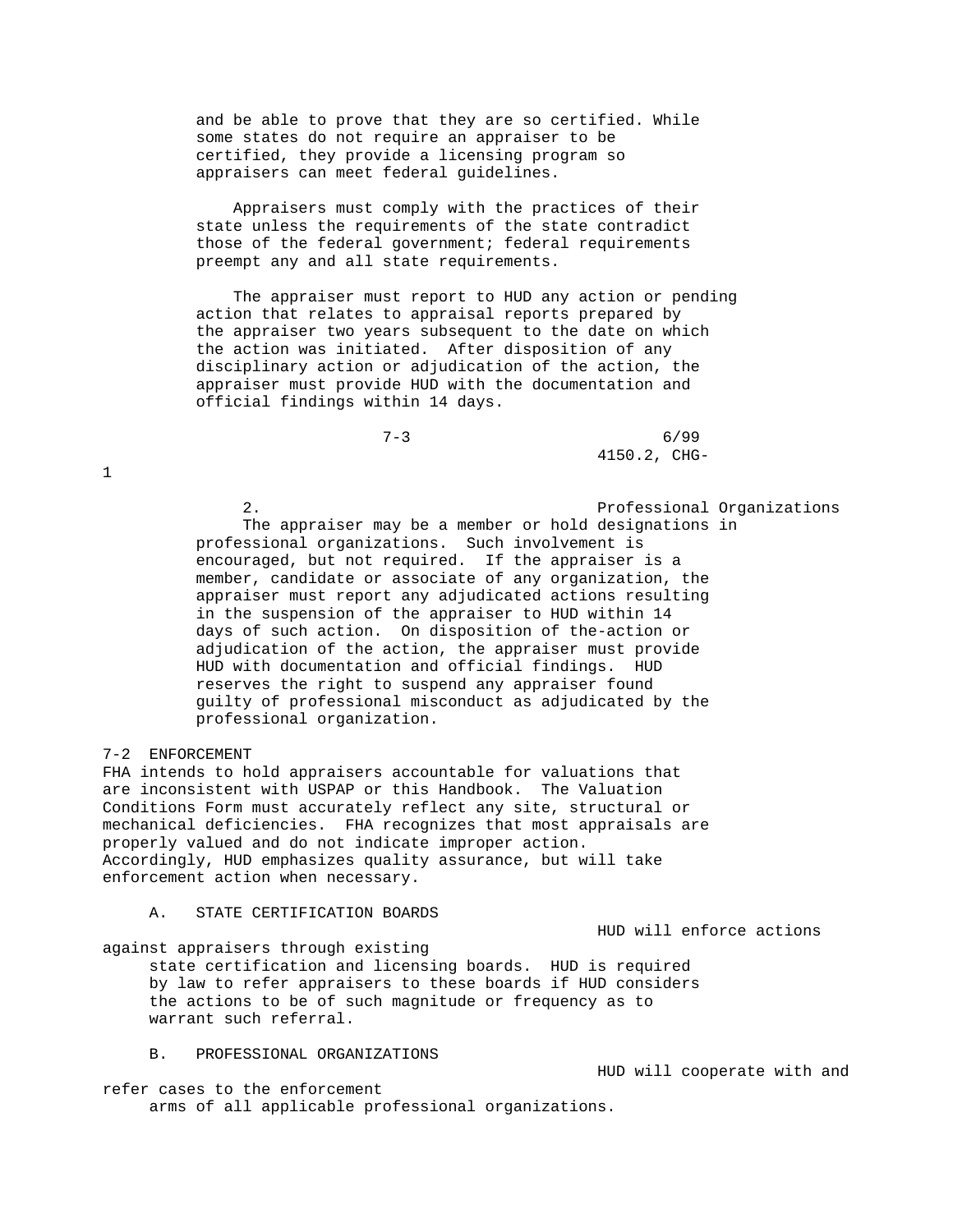7-3 APPLICABLE REMEDIES AND SANCTIONS FHA will review appraiser and appraisal performance data. In making any determination, the following will be considered: the seriousness and extent of the non-compliant action the degree to which the appraiser is responsible for that action the frequency of the  $action(s)$ any mitigating factors HUD will impose sanctions on four tiers: 1. Notice of Appraisal Deficiencies and Remedial Education 2. Administrative Sanctions 3. Civil Sanctions 4. Criminal Sanctions  $7-4$  6/99 4150.2 o the frequency of the action(s) o any mitigating factors HUD will impose sanctions on four tiers: 1. Notice of Appraisal Deficiencies and Remedial Education 2. Administrative Sanctions

- 3. Civil Sanctions
- 4. Criminal Sanctions

#### $(7-3)$

HUD expects that all appraisers performing appraisals for FHA are knowledgeable of HUD's policies and procedures. If, however, minor appraisal errors indicate lack of knowledge, HUD may require remedial education and training. For offenses arising from unethical behavior or for repeated offenses, HUD will apply more serious sanctions. All sanctions will be reported to the state regulatory agencies.

The following sections generally define the actions taken under each tier. Generally, these penalties will be expunged after three years. A table providing examples of offenses and possible sanctions is included at the end of this chapter.

 A. NOTICE OF APPRAISAL DEFICIENCIES AND REMEDIAL EDUCATION Education and training directives will be managed internally by HUD. If the evidence indicates that the appraisal deficiency is a matter of training, then the appraiser must undergo professional training. HUD will notify the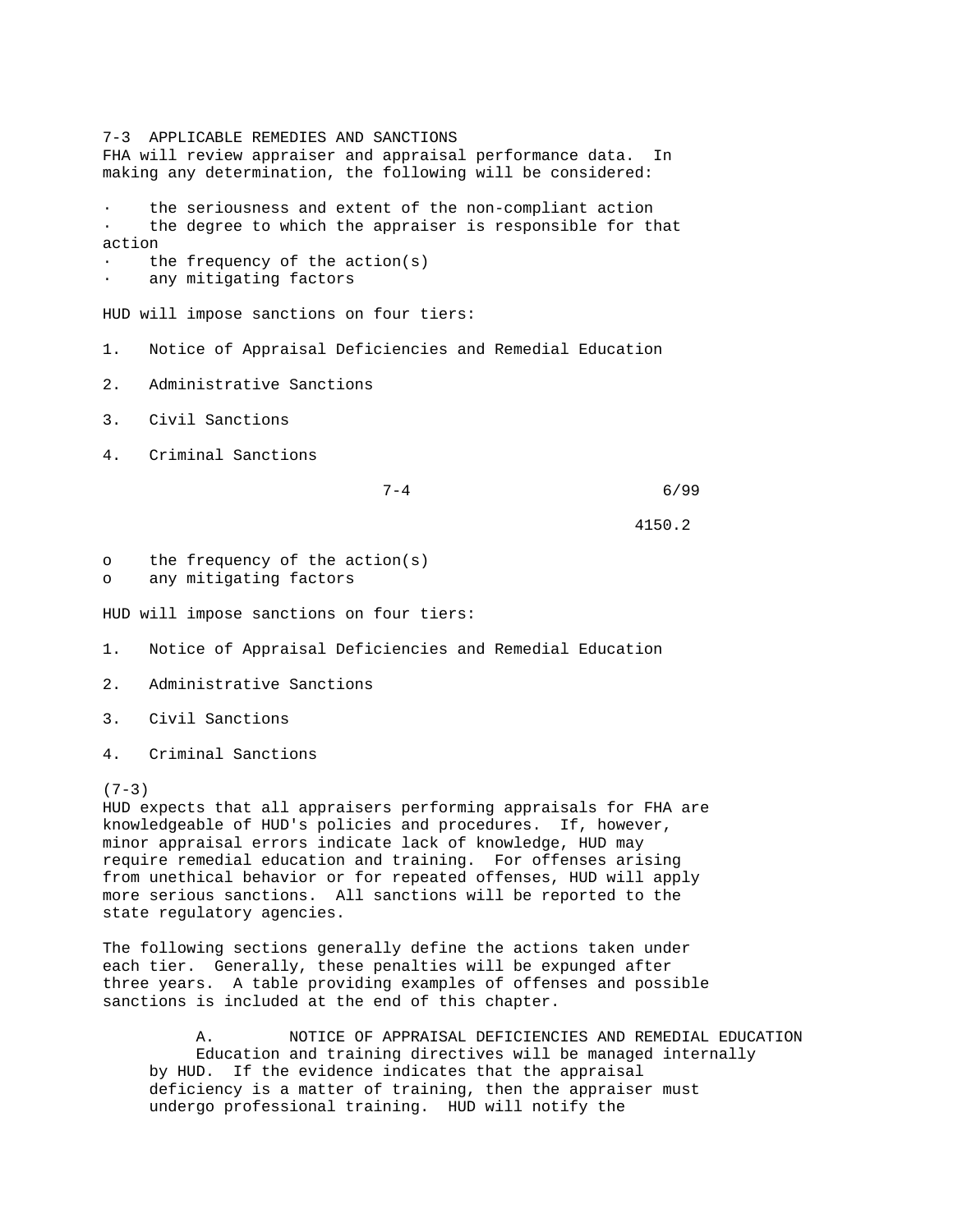appraiser and inform the appraiser of:

o the appraisal's deficiencies

o the findings that support the recommended training

o the recommended training

o the appraiser's right to refute the findings of the

notice

 The appraiser must appeal within 20 days from receipt of the notice if he or she disagrees with the findings. If the findings are adequately refuted, no action will be taken against the appraiser and the circumstances surrounding that particular incident will be noted in the appraiser's file. However, if the findings hold, the appraiser must comply with HUD's requirements for improved performance, including the type of training required and the time-frame for completion. This action will go on record in the appraiser's file.

#### B. ADMINISTRATIVE SANCTIONS

 Administrative sanctions will be managed internally by HUD and consist primarily of removal from the FHA Register for a specified time. Removal from the FHA Register can be imposed for

7-5

 $4150.$ 

2

 noncompliance with FHA policies and requirements on appraisals. HUD will consider the seriousness of the appraiser's acts or omissions and any mitigating factors.

 HUD/FHA will notify the appraiser of the alleged violation and pending sanction in writing. If the appraiser believes that removal from the FHA Register is unwarranted, the appraiser must appeal in writing within 20 days and may arrange a meeting or conference call with FHA at a mutually acceptable time. If there is evidence and documentation of unacceptable performance, appraisers will be removed from the FHA Register at HUD/FHA's sole discretion.

 Upon any legally effected removal, HUD will notify the state licensing or certification agency in writing that such appraiser has been removed from the FHA Register. HUD will provide the state agency with:

 o the state license or certification number of the appraiser o the reason for removal o copy of the original appraisals o copy of the review report

 In addition to removal from the FHA Register, administrative sanctions include sanctions under 24 CFR Part 24, Debarment, Suspension and Limited Denials of Participation (LDP) from HUD and government-wide programs.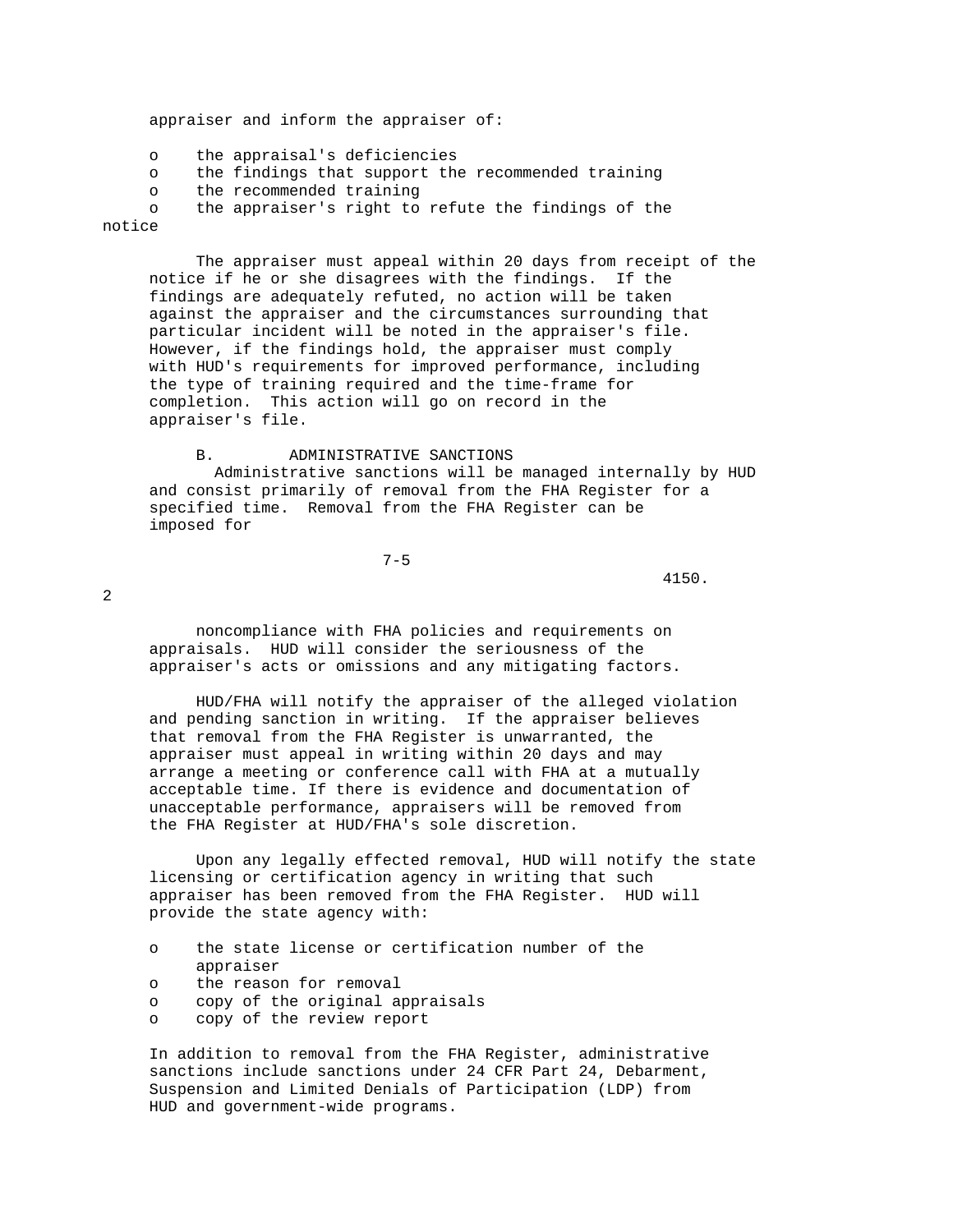# C. CIVIL SANCTIONS

 HUD will pursue civil sanctions by initiating an investigation of the alleged non-compliant action. A report containing the findings and conclusions of the investigation will be submitted to HUD's Office of the General Counsel or The Enforcement Center. If the Office of General Counsel or The Enforcement Center determines that the investigation report supports an action, the respective office will submit a written request to the Department of justice for approval to pursue civil sanctions. Civil sanctions are pursuant to Part 24 CFR 28-PFCRA and are described in Chapter 7-1.

D. CRIMINAL

 If the non-compliant action is so egregious as to violate criminal law, HUD's Office of General Counsel or the Inspector General will refer the case to the Attorney General at the U.S. Department of Justice.

 E. PERFORMANCE VIOLATIONS AND LEVEL OF SANCTION The following chart outlines the type of sanction to be levied by the type of performance violation. For example, the appraiser may receive a Notice of Appraisal Deficiencies for a square footage error of less than 10% as a first offense. However, repeatedly making this mistake will result in removal from the FHA Register. If the violation is repeated so that it constitutes a pattern of misconduct, it may be considered gross negligence. The offense could also be considered gross negligence if the offense is so obvious that it could not have reasonably been the result of simple error. In this example, the sanction for gross negligence includes removal from the FHA Register and may include a Limited Denial of Participation or Debarment. 7-6

 Violations of intent include knowing and willful noncompliance with FHA/HUD requirements, as well as extensive or repeated intentional violations. In this example, the appraiser is guilty of intentional misconduct if he or she chooses to disregard the requirement. Sanctions at this level may include debarment and civil and/or criminal penalties. The Department may impose civil money penalties or other sanctions for minor violations if the Department determines that circumstances warrant.

## 7-6a

## 4150.2

 7-4 PERFORMANCE AND SANCTION MATRIX This is not an exhaustive list of violations. It is meant to highlight the ramifications for non-compliant performance. This does not preclude the Department from pursuing other remedies or related sanction(s); the Department reserves the right to take any such other actions and remedies in accordance with applicable law. Time frames are included for illustration and can vary depending on the degree of violation.